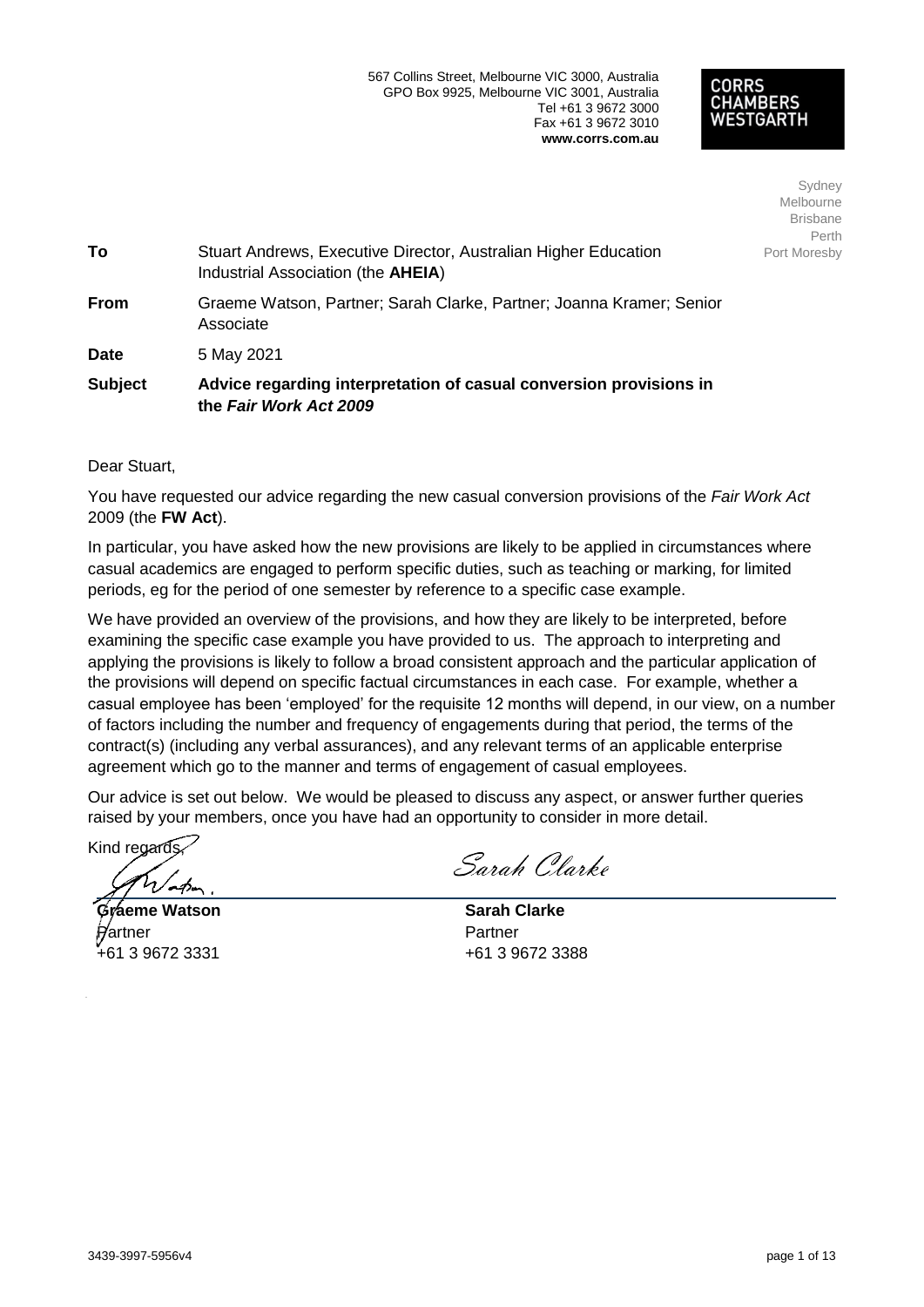

| <b>What this</b><br>advice covers | This advice focuses on the following issues:                      |  |
|-----------------------------------|-------------------------------------------------------------------|--|
|                                   |                                                                   |  |
|                                   |                                                                   |  |
|                                   |                                                                   |  |
|                                   | Questions in relation to casual academics engaged during teaching |  |
|                                   |                                                                   |  |

# **Background and purpose of the new casual conversion provisions**

- 1 Before considering the specific detail of the legislative provisions, it is helpful to review the intention behind their enactment. Given the novelty of applying these new provisions to the higher education sector this intention will play an important role as to how Courts and tribunals will interpret these provisions.
- 2 The casual conversion provisions are part of a suite of changes to the FW Act designed to address several problems with the existing laws regarding casual employment.
- 3 The insertion of a definition of a casual employee is intended to provide certainty to the status of employees, in particular given that the common law definition recently formulated by the Federal Court involves inherent uncertainty. As with the long standing award definition of a casual employee, the definition focusses on the terms of engagement of the employee, but also incorporates objective criteria to be assessed at the commencement of employment.
- 4 Provided an employee falls within the definition of a casual employee on engagement, they will remain a casual employee unless their employment is converted under the casual employment provisions or they accept an offer of alternative employment. Employers therefore have the primary role in determining the status of the employee at the commencement of employment and the certainty of that process assists employers and employees to understand their respective rights and obligations.
- 5 The prospect, and reality, of claims for entitlements under the National Employment Standards (**the NES**), including through several current class actions, prompted another important element of the reforms. Where an employee is wrongly classified as a casual, employers will be able to rely on casual loading payments to offset any liabilities arising from the employee's correct status as an ongoing employee and the NES.
- 6 The casual conversion provisions are intended to provide an important balance to these provisions by providing regular casuals with a choice as to their employment status where it is feasible for them to be employed on either a full time or part time basis. Casual conversion provisions have operated in awards for many years. In 2019, casual conversion rights were extended to all but a handful of awards.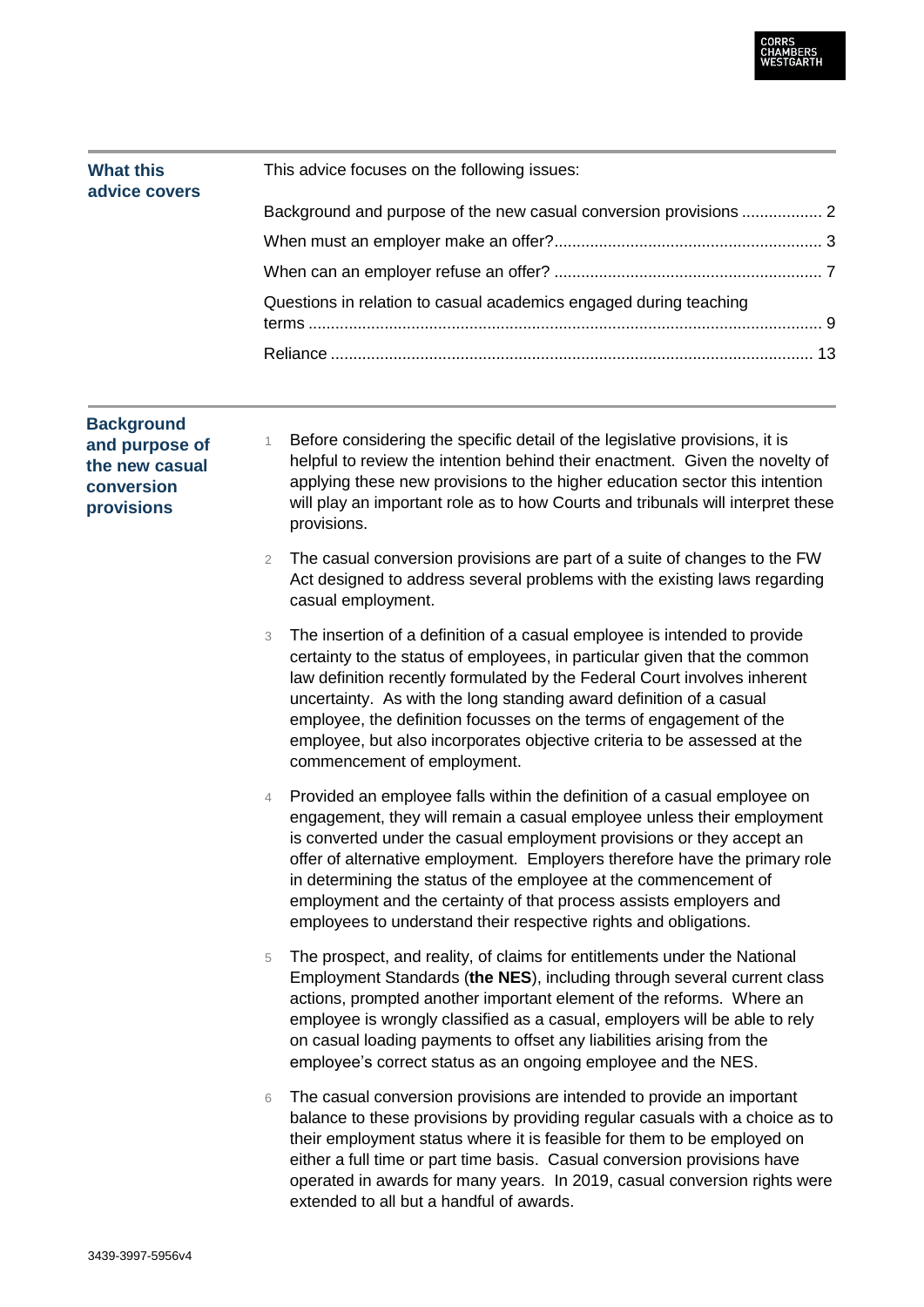

- 7 In essence, to be entitled to an offer of conversion, the new Division 4A of the FW Act requires a casual employee to have been employed for 12 months and to have worked a regular pattern of hours over the previous 6 months. Even where those requirements are satisfied, an employer has a right not to make an offer where there are reasonable grounds to do so.
- 8 These requirements reflect the concept in the new definition of 'casual employee' that the engagement is on the basis that there is "no firm advance commitment to continuing and indefinite work according to an agreed pattern of work". Despite the absence of such a commitment on engagement, practices may reflect the common features of genuine parttime or full-time employment. If the employer's requirements are consistent with either of these categories, employees are provided with an option to change the status of their employment to one with more employment security and a different set of entitlements.
- 9 When considering the conversion provisions, a casual employee who has met the 'conditions' for conversion, will be provided with an option arising from both their recent work pattern and the likelihood of its continuation. Accordingly, it is implicit that the entitlement to an offer of conversion is not intended to force the employer to make prospective adjustments to the employee's hours, duties or role in order to accommodate their conversion to a full-time or part-time employee. Rather, the conversion concept is intended to reflect a pattern of work which has been ongoing, and in relation to which it can continue for the foreseeable future with no need for significant adjustment to the employee's hours of work.
- 10 It is important to bear this in mind when considering the provisions in more detail.

# **An employer must make an offer of conversion to a casual employee who has been employed for 12 months and who has worked a regular pattern of hours over the last 6 months.** 11 An employer must make an offer to a casual employee where: (a) The employee has been *employed* by the employer *for a period of 12 months*; and (b) *During at least the last 6 months of that period*, the employee has *worked a regular pattern of hours on an ongoing basis* which, *without significant adjustment, the employee could continue to work* as a fulltime employee or a part-time employee. 1 **When must an employer make an offer?**

12 This test involves three hurdles. The first is a qualifying period of employment expressed in paragraph (a). The second is an assessment of the pattern of hours worked during the six month period prior to the assessment being made. The third is an assessment of the viability of conversion to full time or part time work, from a business perspective.

<sup>1</sup> S 66B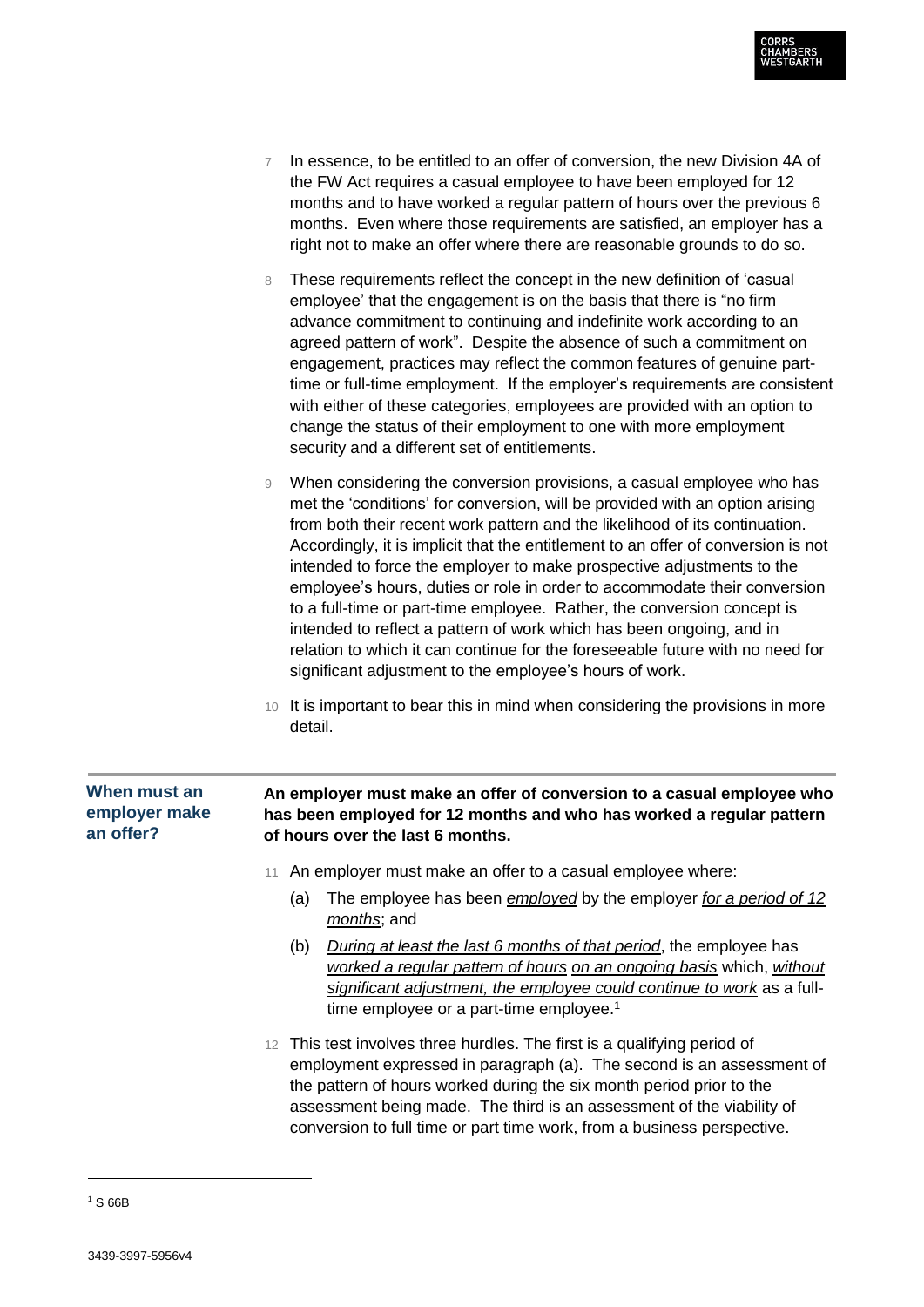

- 13 Key questions that arise from this provision and which we consider in turn are:
	- (a) What constitutes 'employed for a period of 12 months'?;
	- (b) What is a 'regular pattern of hours' on an 'ongoing basis'?; and
	- (c) What is meant by 'significant adjustment'?

## **What constitutes 'employed for a period of 12 months'?**

- 14 Determining whether a person has been 'employed' for 12 months is a factdependent exercise. This is made clear by the Explanatory Memorandum to the amending Act, which also notes that a person who is employed to perform an afternoon of casual work in March, and is then employed to work another afternoon in the April of the following year, has not been employed for 12 months.<sup>2</sup>
- 15 Many cases will fall somewhere in between, eg, where the employee in question has worked intermittently during the entire 12 month period, or has worked for more intense short portions of the 12 month period (such as for two or three teaching terms over an academic year).
- 16 The notion of being employed as a casual employee for 12 months modifies the traditional concept that each casual engagement stands alone as a separate period of employment, with the employment commencing at the start of the shift, and terminating at the conclusion. Casual employees are commonly engaged to perform work on multiple occasions, often to be determined over the period of their engagement.
- 17 However, a distinction can be drawn between an engagement to perform work and the combination of engagements which determine a period of employment. It is useful to consider how the FW Act currently deals with such situations.
- 18 Under section 384 of the FW Act, the amended provisions regarding access to protection from unfair dismissal provide that a 'period of employment' is the 'period of continuous service' that the employee has completed. In relation to casual employees, a 'period of service' in this context does not count towards the employee's 'period of employment' unless:
	- a) the employment was as a 'regular casual employee'<sup>3</sup>, so they are a casual employee who has been employed on a '*regular and systematic basis'*; and
	- b) during the period of service, the employee has a '*reasonable expectation of continuing employment on a regular and systematic basis*' 4 .

 $2^{2}[26]$ 

 $3$  S 384(2)(a)(i)

 $4 S 384(2)(a)(ii)$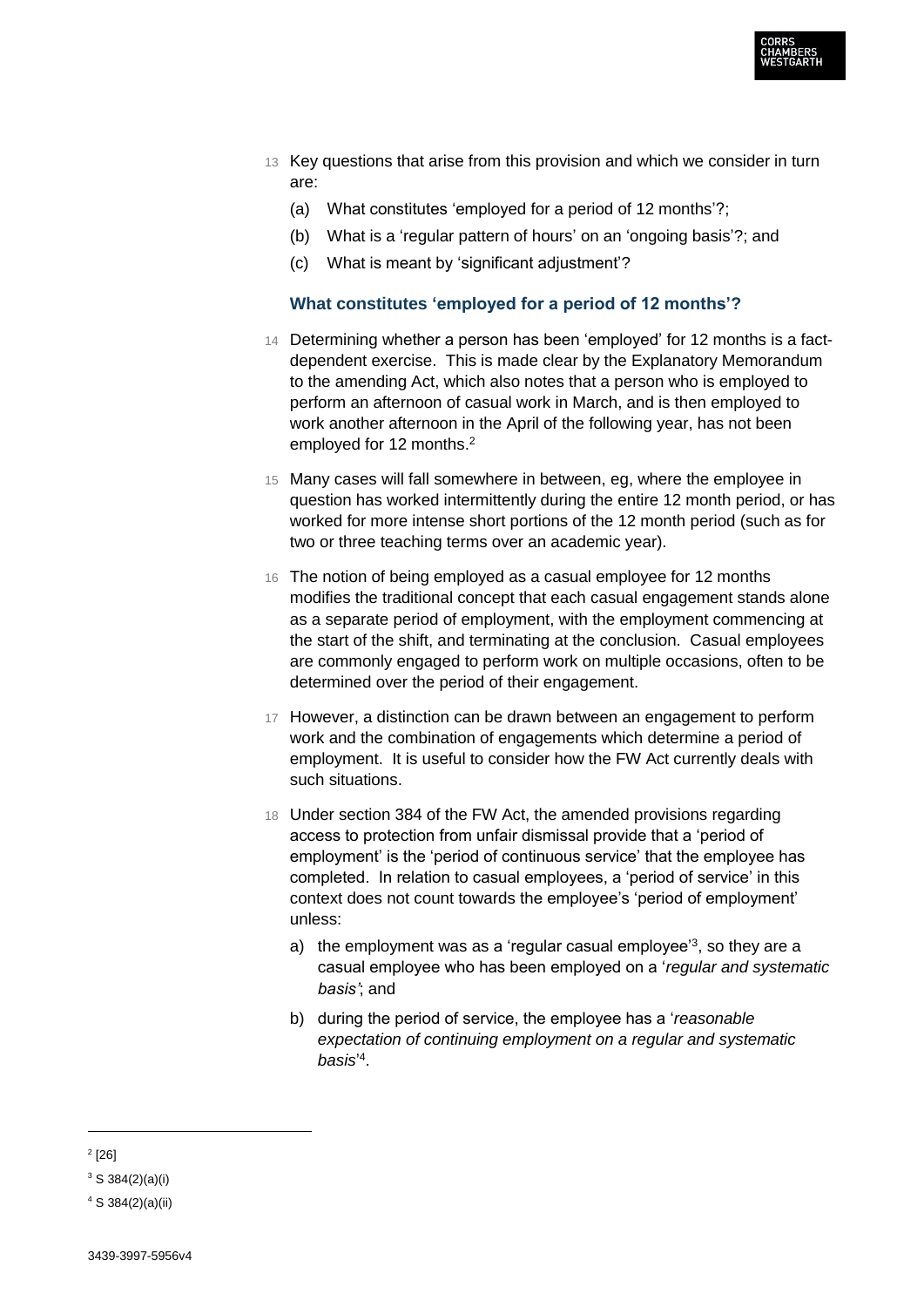

- 19 Similarly, in order to make a request for flexible working under the  $NES<sup>5</sup>$ , employees who are not casual employees need to have completed at least 12 month' service. The recent amendments to the FW Act provide that casual employees will meet the equivalent test where:
	- c) they are a 'regular casual employee'<sup>6</sup>, so they are a casual employee who has been employed on a '*regular and systematic basis'*; and
	- d) they have been employed on that basis for a '*sequence of periods of employment during a period of at least 12 months*', and have a '*reasonable expectation of continuing employment on a regular and systematic basis'*. 7
- 20 We expect that these tests, specifically whether the casual can said to be a 'regular casual employee', being one employed on a 'regular and systematic basis', and whether they have a reasonable expectation of continuing employment, will be relevant to determining whether a casual employee has been employed for a period of 12 months under section 66B(1)(a).
- 21 The factual question remains as to what extent of employment, or what number of employment periods, over a 12 month period, will be sufficient to satisfy the requirement that the employee has been 'employed' for 12 months.
- 22 On one end of the scale, it is unlikely in our view that an employee who was first engaged 12 months ago for weeks or months, and then has a gap of several months before being re-employed, will satisfy the test. In other cases, it will be a matter of degree. Where the periods of employment are more frequent with smaller gaps, the employee is more likely to be held to have been employed for a period of 12 months.
- 23 A key question is how much of a gap will be sufficient to lead to the conclusions that the employee's 'period' of employment is essentially broken? There is limited guidance on this direct point in case law considering similar legislative provisions, and unfortunately cases in the grey area will need to be subject to judicial consideration before the position becomes clearer.
- 24 Some support for the proposition that a gap of more than 3 months would be understood as interrupting the 12 months of employment, can be taken from, for example, the context of 'continuous service' for long service leave. It is universal across State and Territory legislation that a break of less than either 2 or 3 months where the employee's employment is terminated, and then the employee is re-employed within that time-frame, does not break service. However a break of more than 3 months does break continuity in each State jurisdiction.

 $5 S 65(2)(b)$ . See also equivalent provisions regarding the entitlement to parental leave (s 67(2)).

<sup>6</sup> S 12

 $7 S 65(2)(b)$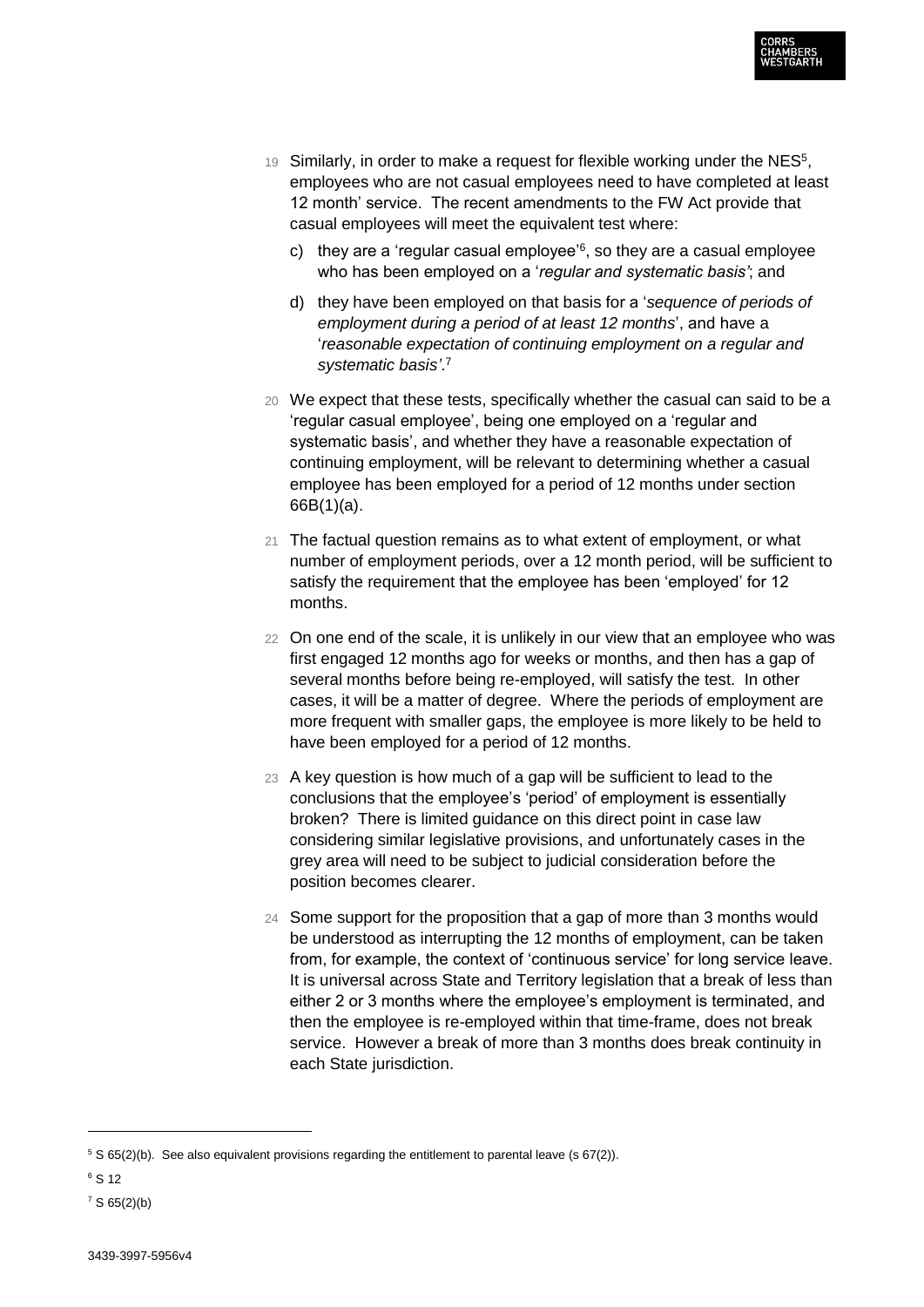

- 25 Similarly, in the context of a casual employee's ability to access the unfair dismissal protections, albeit prior to the recent amendments to the FW Act, a Full Bench has made clear that the enquiry into whether a casual employee has the requisite service for unfair dismissal purposes, is an enquiry as to the 'whole of the period of employment'. An 'established sequence of engagements' is capable of being considered continuous service, with that continuous service being broken when the employer makes it clear to the employee that there will be no further engagements<sup>8</sup>.
- 26 Other factors such as the terms of the employment contract(s), including any verbal assurances, and any relevant terms of an applicable enterprise agreement, are also likely to be relevant in determining whether it can be said that the employee has been 'employed' for the entire 12 month period.
- 27 In each case, whether an employee has been employed for a period of 12 months will require consideration of each individual's specific factual circumstances. The longer the break, the less likely employment will be considered continuous. A break of more than three months is likely to be significant. A shorter break may also break continuity, but will depend on a consideration of all the circumstances.

# **What is a regular pattern of hours?**

- 28 If an employee satisfies the first hurdle of 12 months employment, an employer needs to consider whether the employee has worked a regular pattern of hours on an ongoing basis for at least the last six months of that period (the second hurdle).
- 29 The Explanatory Memorandum makes the obvious point that, whether an employee worked a regular pattern of hours on an ongoing basis during the last six months will involve consideration of the pattern of hours worked during that six month period<sup>9</sup>. Each set of facts needs to be considered to answer this question.
- 30 The ordinary meaning of s 66B(1)(b) is that the employee must have worked a regular pattern of hours on an ongoing basis *during the last 6 months*, not solely for a portion of those six months. A casual tutor engaged on a full-time or part-time basis for six months would satisfy this hurdle.
- 31 Six months has been nominated as an appropriate period of time to be used to calculate an employee's ongoing pattern of hours and assess whether those hours may be sustained following conversion. The conclusion that s 66B(1)(b) may be satisfied by a pattern of hours over a lesser period of time would be incongruous with the legislature's choice to expressly nominate six months as the relevant period of time.

<sup>8</sup> *Shortland v Smith Snackfood Co Ltd* [2010] FWAFB 5709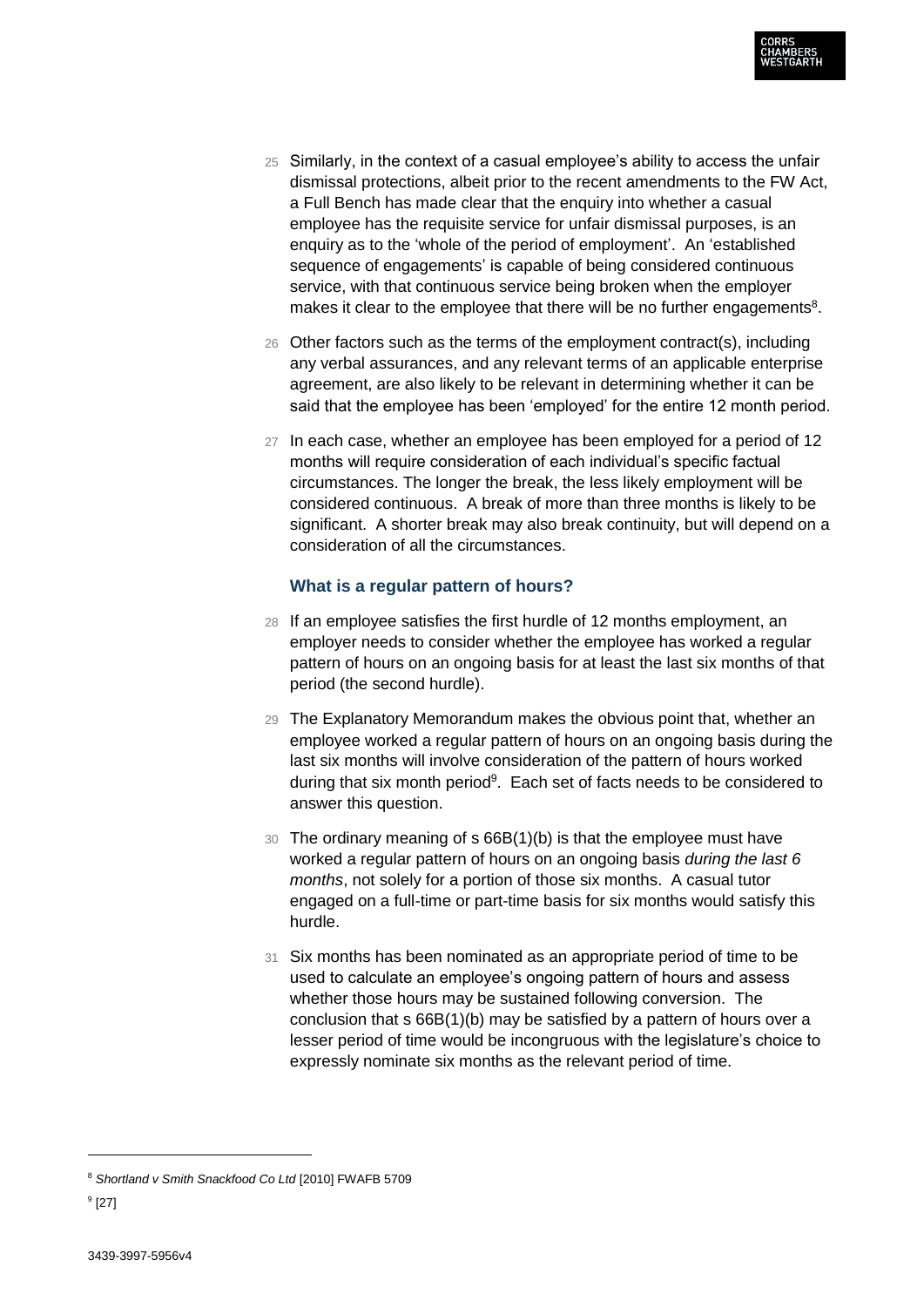

## **What is meant by 'significant adjustment'?**

- 32 Whether an adjustment to a pattern of hours can be described as 'significant' is ultimately a question of degree. Where the employee's working hours would need to be substantially increased or decreased or there is a need to change the employee's duties or basis of employment to create an ongoing role, then that change in our view is likely to constitute a significant adjustment.
- 33 The Explanatory Memorandum provides some useful guidance. It states that whether an employee has worked a regular pattern of hours is ultimately "qualified by the contextual requirement that the pattern of hours must be able to be continued as a full-time or part-time employee without significant adjustment".<sup>10</sup> A regular pattern of hours on work that is incapable of being converted into full-time or part-time employment (**ongoing employment**) with relative ease from an operational perspective is likely to fall at this hurdle.
- 34 Importantly, full-time or part-time employment, for the purposes of the casual conversion provisions, does not include employment for a specified period of time, for a specific task or for the duration of a specified season.<sup>11</sup> In other words, full-time or part-time employment does not include 'fixed term', 'project' or 'seasonal' work that recurs year to year.
- 35 As a consequence, a pattern of hours defined by reference to discrete tasks or projects (eg marking of assignments for a unit of study), or by particular periods of time (eg a single teaching term) will often not be a pattern of hours that can be continued as a full-time or part-time employee without significant adjustment. It therefore follows that an employee working a pattern of hours on these bases would need their hours and their engagement adjusted if their employment were to be converted to full-time or part-time employment.

#### **An employer can refuse an offer where there are reasonable grounds to do so. Reasonable grounds include the operations of the business and the conditions of the industry in which it operates. When can an employer refuse an offer?**

- 36 An employer is not required to make an offer to convert a casual employee's employment to ongoing employment where:
	- (a) There are reasonable grounds not to make the offer; and
	- (b) The reasonable grounds are based on facts that are known, or reasonably foreseeable, at the time of deciding to make the offer.<sup>12</sup>
- 37 The FW Act provides the following (non-exhaustive) list of reasonable grounds:

 $10$  [28]

<sup>11</sup> S 66A(2) *Fair Work Act 2009*

<sup>12</sup> S 66C(1) *Fair Work Act 2009*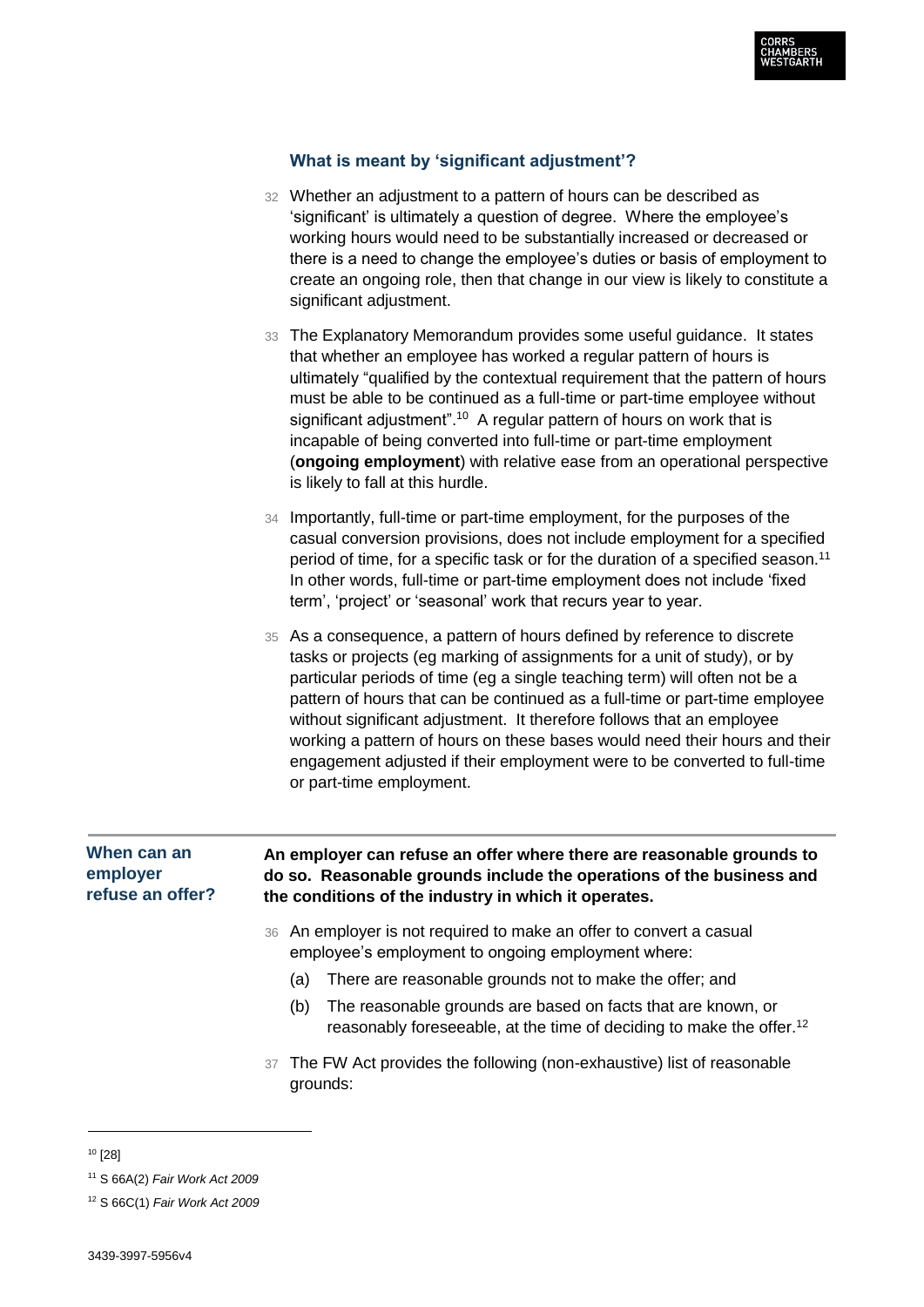

- (a) the employee's position will cease to exist in the period of 12 months after the time of deciding not to make the offer;
- (b) the hours of work which the employee is required to perform will be significantly reduced in that period;
- (c) there will be a significant change in either or both of the following in that period:
	- (i) the days on which the employee's hours of work are required to be performed;
	- (ii) the times at which the employee's hours of work are required to be performed;

which cannot be accommodated within the days or times the employee is available to work during that period;

- (d) making the offer would not comply with a recruitment or selection process required by or under a law of the Commonwealth or a State or a Territory.<sup>13</sup>
- 38 These provisions borrow heavily from the standard award casual conversion provisions. FWC decisions in making these provisions will assist in their interpretation. The 'reasonable grounds' listed above are of assistance where the employer anticipates that the employee's position will no longer exist, or their hours of work will be significantly altered. On this basis, a university, for example, may decide not to make an offer of conversion where the casual employee is committed to units of study which will no longer be offered in the future.
- 39 However, these grounds are of limited relevance where the employer does not anticipate a drop off in the employee's hours but cannot sustain the conversion of its casual employees to part-time or full-time permanent employees for operational reasons. The question that therefore arises is the extent to which the nature of the business or prevailing industry conditions constitute a reasonable basis to refuse to make an offer of conversion.

# **Business and operational context as reasonable grounds for refusal**

- 40 The Explanatory Memorandum to the Amending Act expressly notes that "there may be other reasonable grounds on which an employer can decide not to make an offer, *including those specific to their workplace or the*  employee's role."<sup>14</sup> Whether those grounds are reasonable must be assessed in light of all the relevant circumstances, including the needs of the employer's business and the nature of the employee's role.
- 41 On this basis, we consider that a decision not to offer conversion of casual employment on the basis of the employer's operational context can be defended as a 'reasonable ground for refusal'.

<sup>13</sup> S 66C(2)

<sup>14</sup> [38]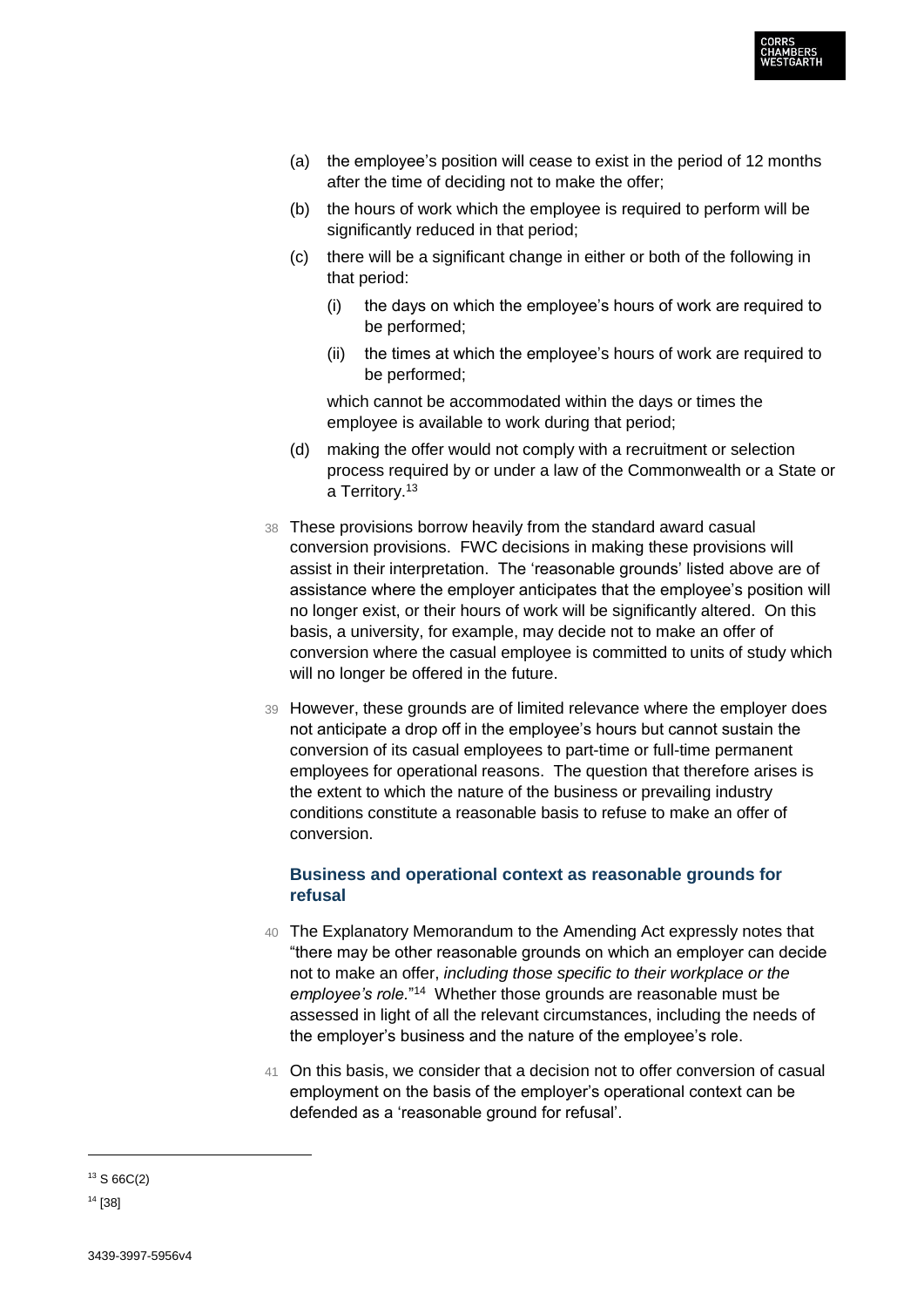

42 However, as the Fair Work Commission has pointed out (in respect of casual conversion clauses in modern awards), it may not be reasonable for an employer to decide not to offer conversion solely on the basis that conversion "would disturb management's desired labour mix".<sup>15</sup> Rather, the employer must identify an objective basis for concluding that the conversion of the employee's status cannot be sustained and is inconsistent with its operational requirements. That objective basis is reviewable by Courts and tribunals.

# **Questions in relation to casual academics engaged during teaching terms**

**We consider it unlikely that universities are required to offer conversion to a casual academic engaged for a single teaching term within a 12 month period. Such an employee would not in our view meet the threshold requirements of 12 months' employment, or a regular pattern of working hours on an ongoing basis.** 

#### **Hypothetical scenario**

43 You have raised the following hypothetical scenario:

*The hypothetical case example that raises a number of issues that I seek your advice on is Joe, who is currently employed as a casual academic (giving tutorials and marking assignments) in Semester 1 2021 that has a few weeks still to run. Joe also did the same work in Semester 1 of 2020 (finishing 11 months ago). No work was done in between those 2 semesters. Each of the two casual contractual engagements relate only to the semester concerned.*

#### **Questions**

- 44 In respect of this scenario, you have asked the following questions:
	- (a) Has Joe been employed "for a period of 12 months"?  $-$  s.66B(1)(a)
	- (b) Could the answer change if the university undertakes the transitional assessment of this in three months' time, rather than now?
	- (c) Would the situation be different if the two casual engagements were underpinned by an agreement between the parties that Joe could be engaged to perform this type of casual work during the calendar year in question?
	- (d) What is meant by "on an ongoing basis" in s.66B(1)(b)? Joe may have had a regular pattern of work over this current semester, but he had no work over the previous four months. The wording of s.66B(1)(b), reinforced by the note to s.15A(2), seems to suggest that the pattern has to be ongoing over the full preceding six months, not just a portion of that six month period.
	- (e) Casual conversions need to involve a continuation of a pattern of hours as a full-time or part-time employee without significant adjustment. Do you consider that this could extend to Joe being converted to a permanent position that will involve him continuing to

<sup>15</sup> *AMWU v SPC Ardmona Operations Limited* [2011] FWA 4405 at [21] – [24].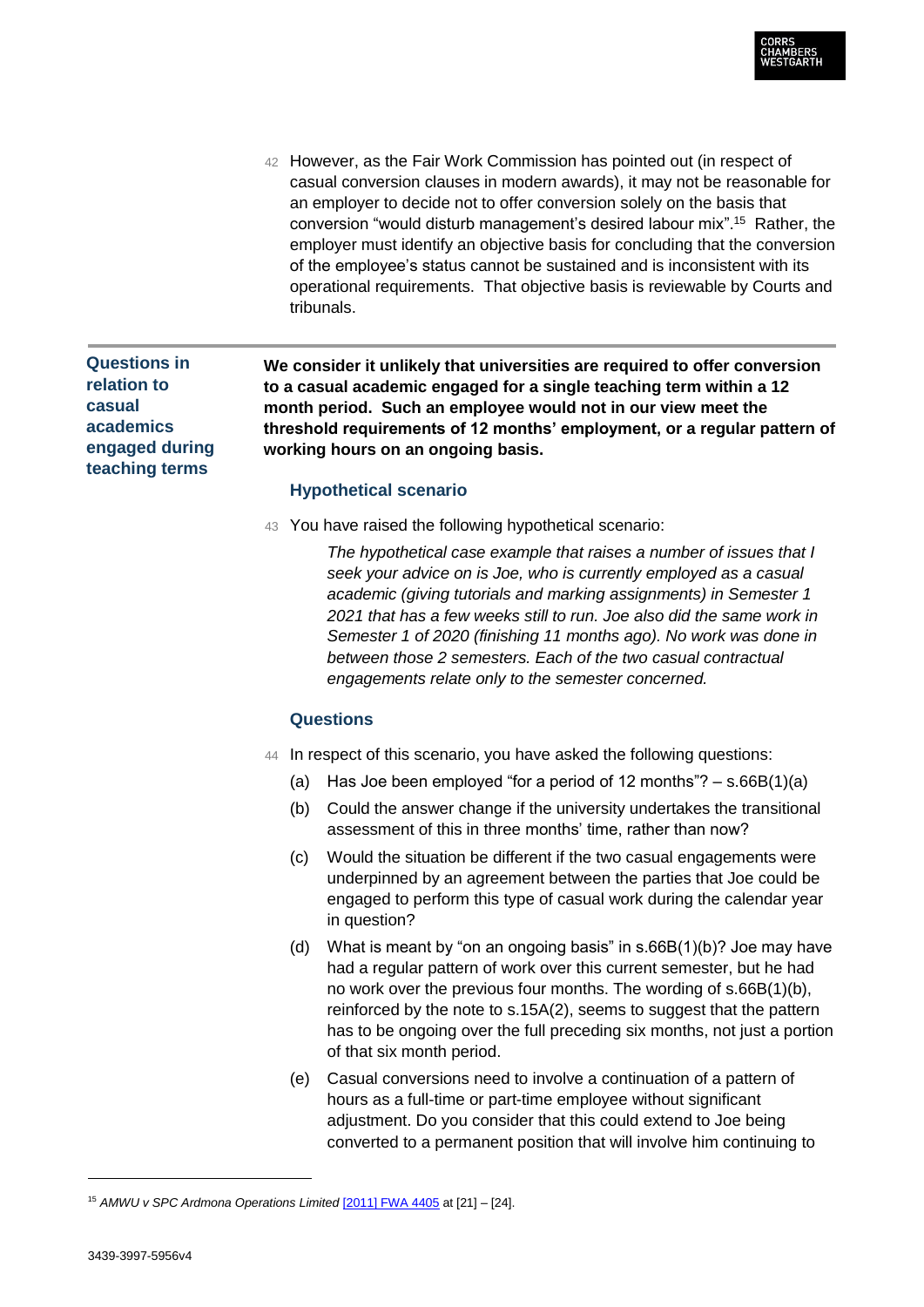

work only in Semester 1 each year (ie change in employment status only)?

- (f) The academic workload provisions of the EA covering Joe require that academic staff holding continuing appointments have a mix of duties (teaching and associated duties, research, admin/governance, community/media engagement). If Joe is converted, the university will therefore need to have him perform work, such as research, that it doesn't currently need or want from him.
	- (i) Is this circumstance relevant to the concept of "significant adjustment" in s.66B(1)(b)?
	- (ii) Could this circumstance be properly considered as constituting "reasonable grounds" for not offering conversion? – s.66C(2)
	- (iii) Is a court or the FWC likely to baulk at an employer seeking to use the EA as a shield in this manner for the purposes of either s.66B(1)(b) or s.66C(2)?

#### **Answers to questions**

*Has Joe been employed "for a period of 12 months"?*

45 Although there is no express provision in the Act to this effect, we consider that a gap between periods of work spanning six-nine months has the necessary consequence that the employee cannot be described as having been employed by the employer for a period of 12 months.

*Could the answer change if the university undertakes the transitional assessment of this in 3 months' time, rather than now?*

46 If the university were to undertake the assessment in three months' time, we do not consider that the answer would change.

*Would the situation be different if the two casual engagements were underpinned by an agreement between the parties that Joe could be engaged to perform this type of casual work during the calendar year in question?*

- 47 If Joe's engagements were underpinned by a single, overarching agreement which facilitates his engagement during the calendar year, we consider it more likely that Joe will be found to have been employed for a period of 12 months as required by s 66B(1)(a). Where an overarching agreement is in place, the gaps between the different engagements would be, in our view, less likely to be seen as 'breaking' the period of employment.
- 48 An agreement of this kind also supports the view that Joe would have a reasonable expectation of continuing employment on a regular and systematic basis, which is explicitly relevant to casual employees meeting service requirements for the right to request flexible hours, parental leave entitlements, and satisfying the minimum period of employment to access unfair dismissal rights. Although it is not expressly included in the language in section 66B, there is overlap in our view to the extent that the concept of satisfying a minimum of period of engagement is required to access an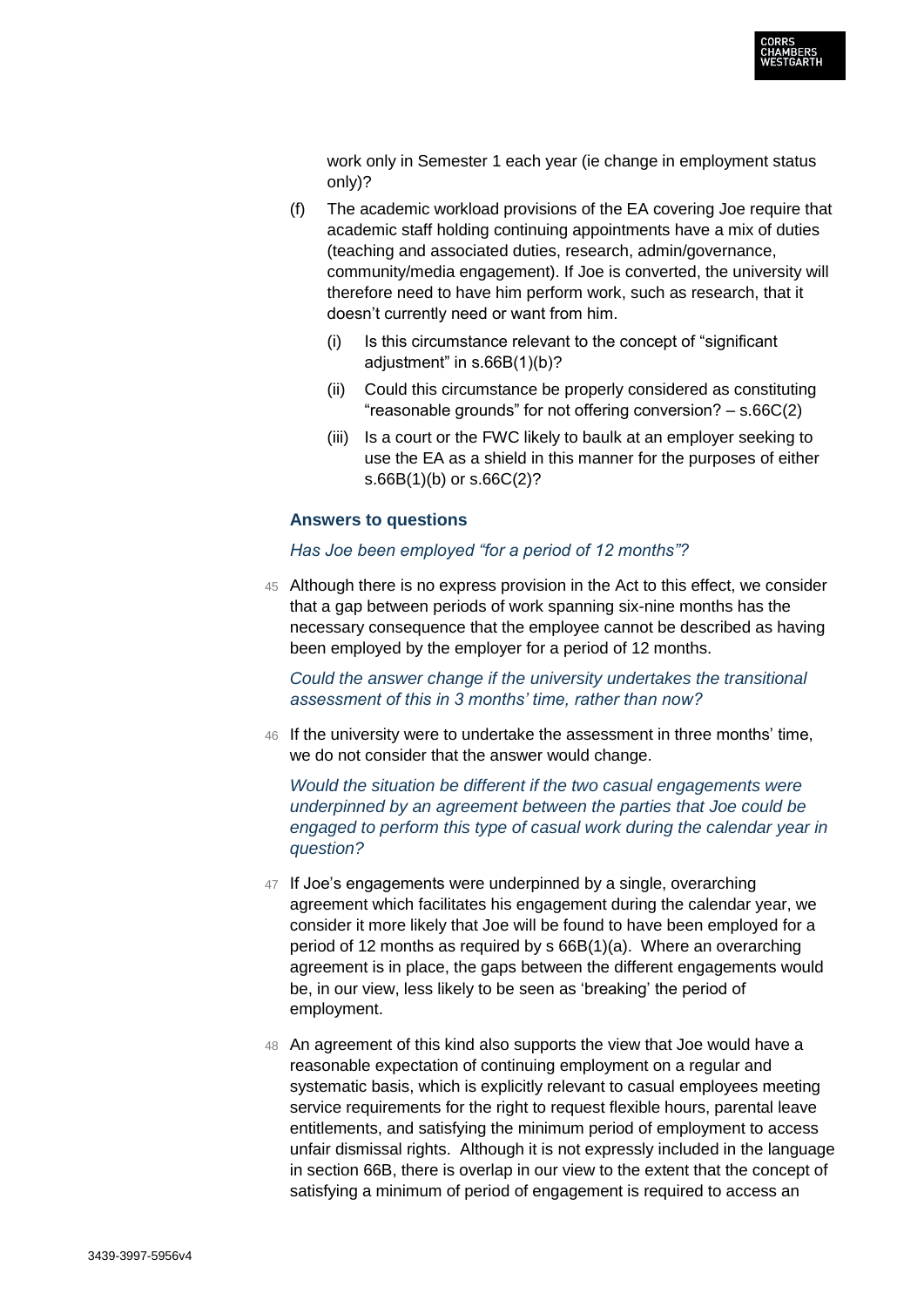

'entitlement'. On the other hand, had the intent been that this requirement be imported into section 66B, it would of course have been easy to expressly do so.

- 49 By illustration, we can reference the reasoning in *Joseph Calleri v Swinburne University of Technology,<sup>16</sup>* where Commissioner Wilson found that a sessional academic had not completed the minimum period of employment required to access the unfair dismissal regime because his discrete engagements by Swinburne (each of which were subject to different agreements) did not amount to continuous service.
- 50 However, Commissioner Wilson, citing the Full Bench's decision in *Shortland v Smith Snackfood Co Ltd* [2010] FWAFB 5709, noted that gaps between individual engagements should not be seen as interrupting a period of continuous service in the absence of words or conduct which make clear that there will be no further engagements. Accordingly, it is possible that a different result may have been reached if the academic's discrete engagements were underpinned by an agreement contemplating the provision of further work in the future.

*What is meant by "on an ongoing basis" in s 66B(1)(b)? The wording of s 66B(1)(b), reinforced by the note to s.15A(2), seems to suggest that the pattern has to be ongoing over the full preceding six months, not just a portion of that six month period.*

51 We agree with your conclusion that the employee in question must have had a regular pattern of hours during the entirety of the six month period, and not solely a portion of that period.

*Casual conversions need to involve a continuation of a pattern of hours as a full-time or part-time employee without significant adjustment. Do you consider that this could extend to Joe being converted to a permanent position that will involve him continuing to work only in Semester 1 each year (ie change in employment status only)?*

- 52 No, we do not consider that it can be said that an employee who only works in Semester 1 each year can be said to be a full-time or part-time employee. In our view, significant adjustment would be needed to create a full-time or part-time position, which would include needing to employ the employee for additional hours, most likely in each of the other major teaching terms. The notion of both full-time and part-time employment is that it is ongoing throughout the year, subject to leave and limited absences.
- 53 We note that for the purposes of the casual conversion provisions in Division 4A of the FW Act, full-time or part-time employment does not include employment for a specified period of time, for a specific task or for the duration of a specified season.<sup>17</sup> The regular pattern of hours which a casual employee can continue to work as an ongoing employee cannot be based on 'fixed term', 'project' or 'seasonal' work that recurs year to year.

<sup>16</sup> [2017] FWC 2702

<sup>17</sup> S 66A(2)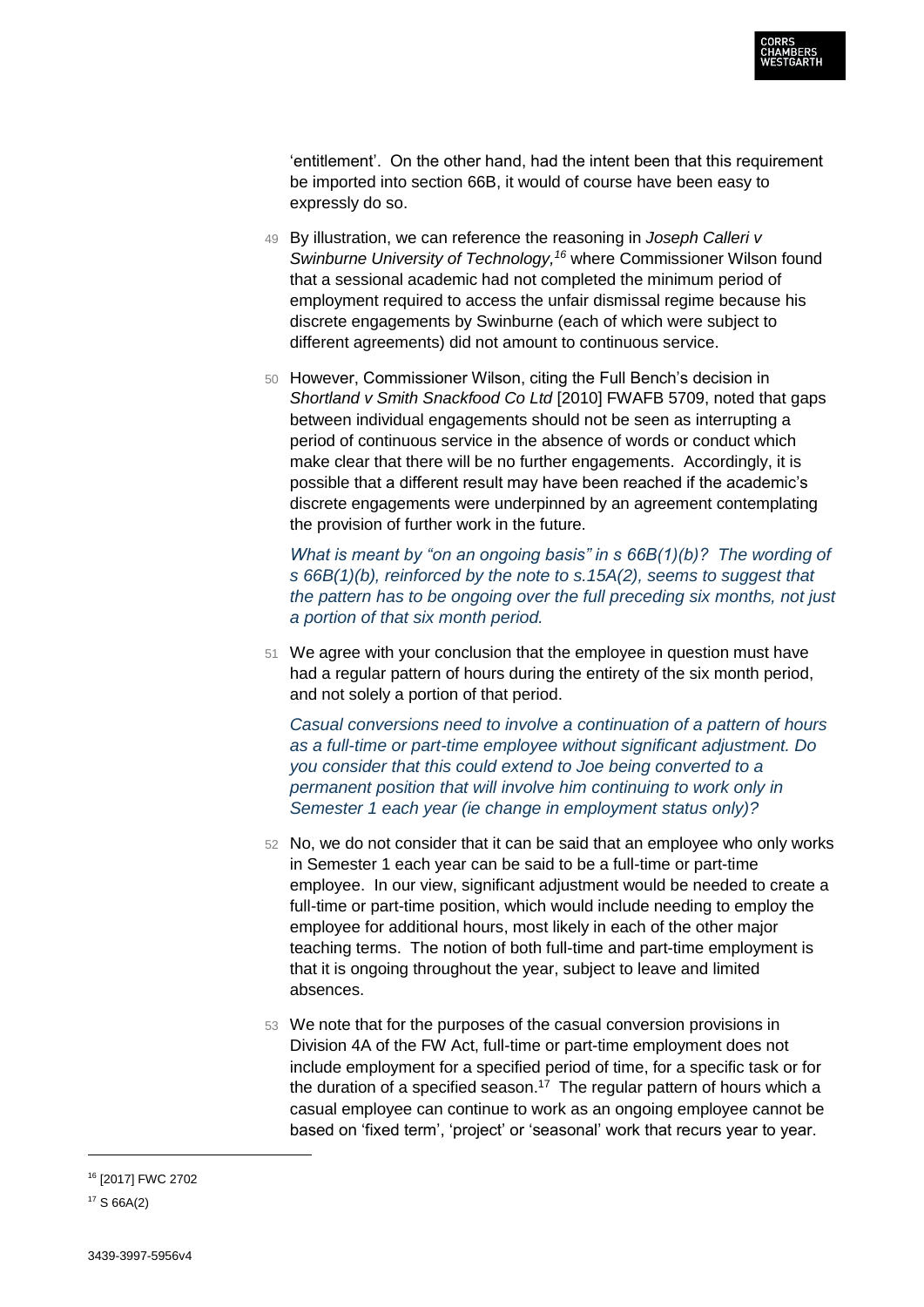

This implicitly excludes, in our view, the idea that an employee such as Joe, who only works one semester per year, could be a full-time or part-time employee – if anything, Joe could be said to be a fixed-term employee performing work each year for a specified period of time, at which point the employment terminates.

*The academic workload provisions of the EA covering Joe require that academic staff holding continuing appointments have a mix of duties (teaching and associated duties, research, admin/governance, community/media engagement). If Joe is converted, the university will therefore need to have him perform work, such as research, that it doesn't currently need or want from him.* 

*(i) Is this circumstance relevant to the concept of "significant adjustment" in s.66B(1)(b)?*

- 54 Although the concept of "significant adjustment" is directed to the *pattern of hours* which an employee has been working over the previous six months, that pattern must be one that the employee could "continue to work" as a full time or part time employee. In our view, it is relevant that there will need to be different work requirements for any ongoing work and that is a factor going to operational requirements involving significant adjustment.
- 55 Issues of that nature are likely to be more clearly relevant to the 'reasonable grounds' exception.

*(ii) Could this circumstance be properly considered as constituting "reasonable grounds" for not offering conversion? – s.66C(2)*

- 56 Yes, the structure of the university's operations, the nature of the role of academic staff, and a university's obligations under the applicable enterprise agreement could all in our view be reasonable grounds for deciding not to offer conversion to a casual employee.
- 57 As the Explanatory Memorandum notes, reasonable grounds include grounds specific to the workplace, the needs of the business and the employee's role.<sup>18</sup> These grounds might reasonably include the nature of the university's operations, which are centred on teaching periods in academic calendars. This structure entails a significant variation in the nature or volume of work being performed throughout the year and universities cannot offer all the casual employees it engages employment on an ongoing basis.
- 58 In addition, if the university does not require casual academics to perform all of the duties that the university is obliged to offer ongoing staff under its enterprise agreement, we consider that is likely to be a reasonable basis to decide not to offer conversion. The casual conversion provisions should not be read, in our view, so as to require universities to offer ongoing employment to casual academics whom it cannot effectively utilise as ongoing academic staff.

<sup>18</sup> [38]